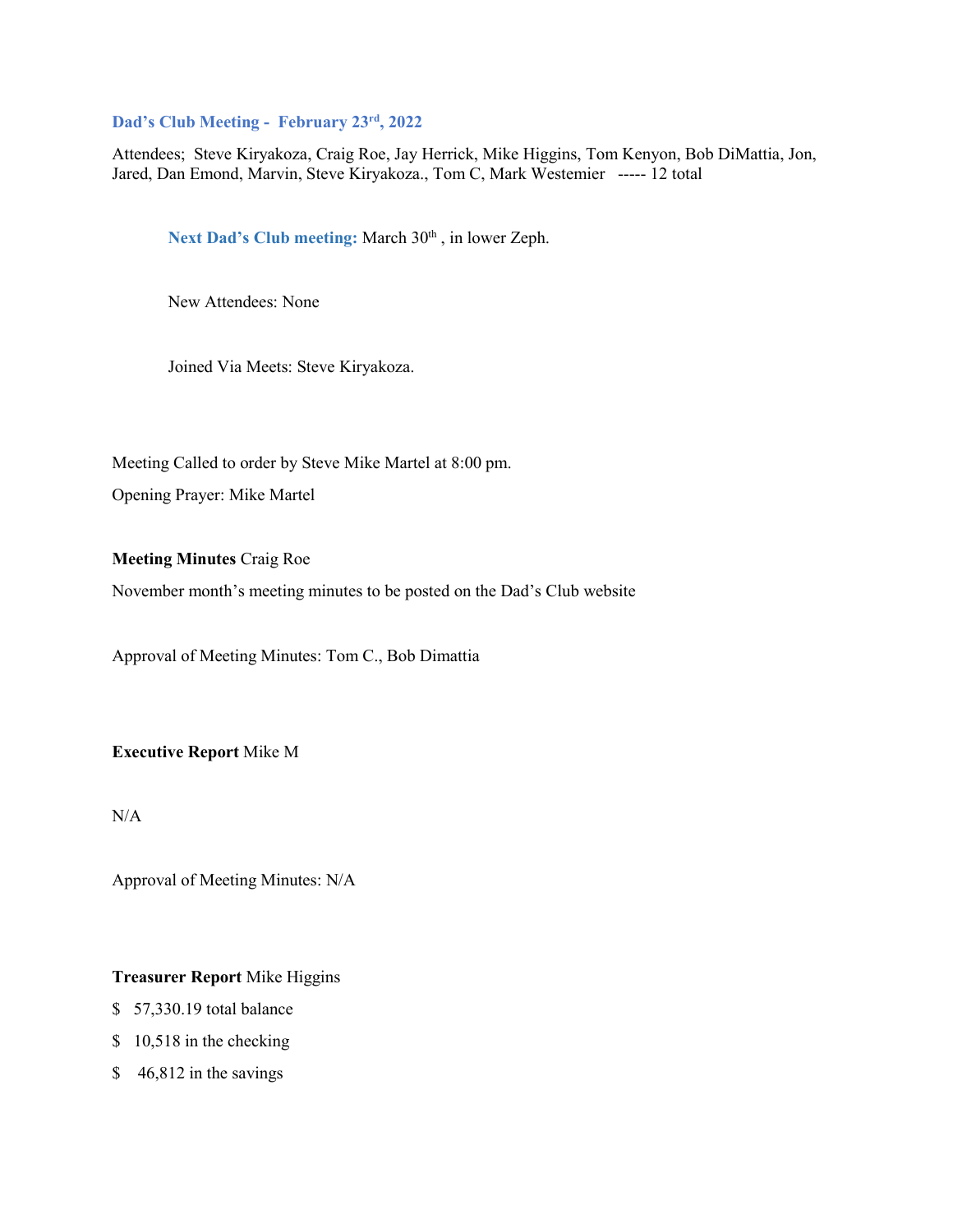Approval of Treasurer Report: C. Roe and second by Tom C.

# **School Board Report** Steve Kiryakoza

Interest in the Soul programs. Start testing reports are expected out soon. Black and White Gala auction is now open to all. Event

Registration for current families due Friday. Pricing unchanged from current school year. Open house being held next week during Catholic Schools week. Younger grades are likely to fill up so everyone encouraged to register. Bod D. is supporting Dad's club for the open house

School mass planned for Sunday 10 am mass. Students will be participating in the mass and will be wearing uniforms.

The Black and White Gala is coming up on Saturday February 26<sup>th</sup>. See flyer and wed site in Knightly News. Fundraiser associated with gala.

Approval of School Board Report: Tom C and seconded by Bob D.

**Athletic Report** Mark Westemeier (Mike M. covered in Mark's absence)

Basketball season is coming to an end. Boys Varsity made the playoffs on Saturday. Training offseason for both volleyball and basketball. Uniforms will be added to the registration form.

Mark Westemeir looking to step down as Athletic Director. Looking for volunteers to put up the role for the 2022 fall seasons. Potentially, breaking a roll into a volleyball and basketball role.

Approval of Athletic Report: Bob D. and seconded by Tom C.

**Standing Committees**;

**Golf Committee; Tom Kenyon**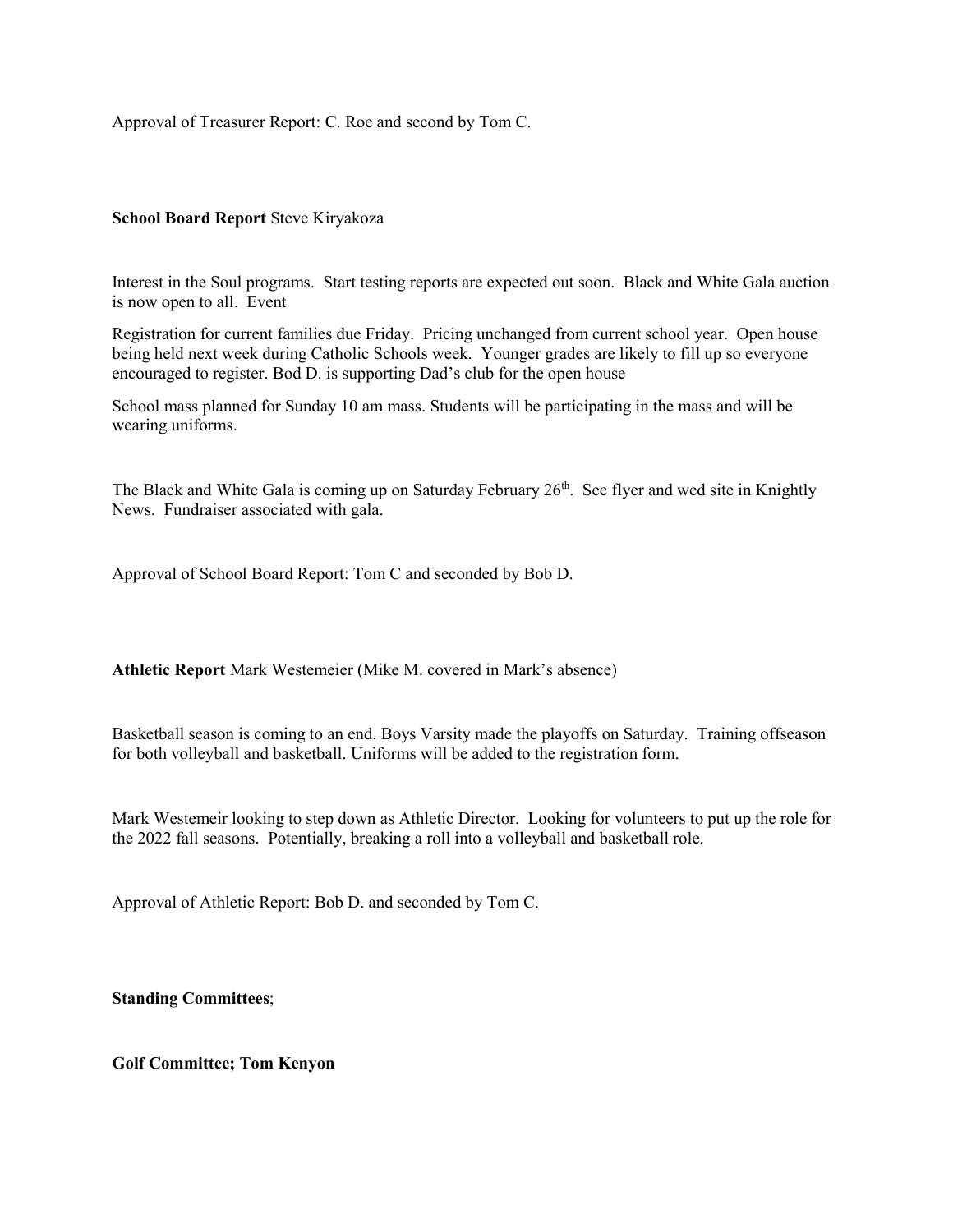Planning to book the same location (Links of Novi) as last year in September. Likely will ask for \$1,000 for down payment.

## **Membership Committee**

Keep mention the Dads club

#### **Christmas tree Sale;**

Tabled for this month.

#### **St. Patrick's party**, John Marnon

Will be held on March 12<sup>th</sup>. John Marnon has secured a 6 piece band (Celtic Islands). Casey, reached out to cater food backup plan is use Bayside. Planned to be held in the Activity Center. 2020 cost 40 per person. John and Bob are working to get the liquor license submitted on 2/24/22.

#### **Fish Fry (Tom Convery)**

New 3 door freezer arrived. 30 cases of fish ordered due to supply concerns. 20 have been delivered to parish. 28 cases of 5/16 fries in the freezer. Everything in house tomorrow for first weeks except the salmon and coleslaw.

We are sticking with a carryout for 2022 fish fry with the potential to hold a "picnic" area for those that want to eat inside. Few older kids will be asked to volunteer because of covid precaution. Picnic would be entering on the west tower entrance – no refills.

 $$18 - box of fish$ 

 $$3 - bag$  of fry

Most of the kitchen is clean except for the fryer. Dishwasher is going to get serviced this week. The old freezer and refrigerator will be removed. The 2 door freeze is only holding 20 when full; likely not working well.

#### **Grant Committee.**

No new Grants.

#### **New Business**

Daddy Daughter dance notice can out today and registration is due tomorrow.